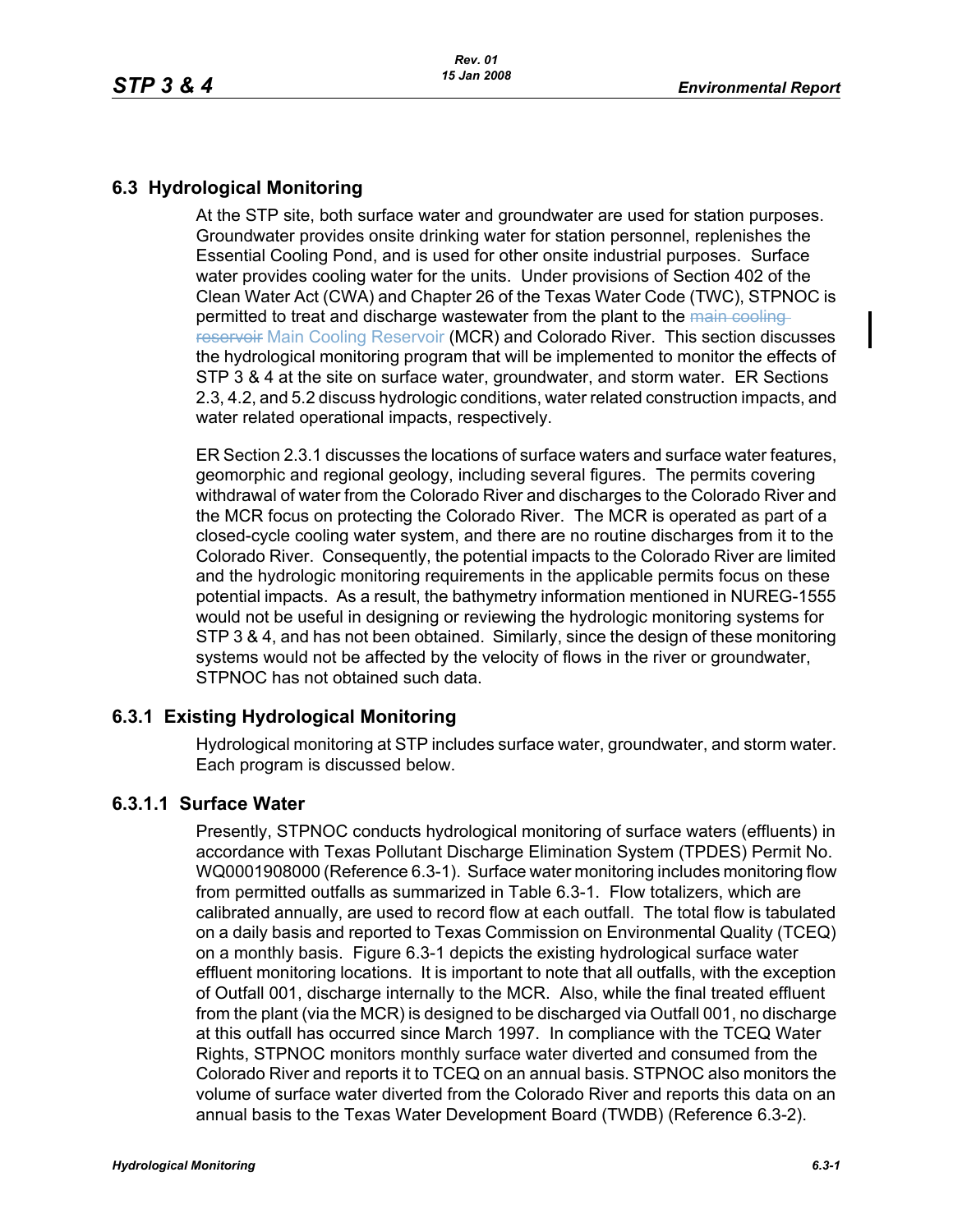$\mathbf I$ 

# **6.3.1.2 Groundwater**

STPNOC monitors groundwater usage from the five water supply wells that serve the facility (Well 5, 6, 7, 8, and Nuclear Training Facility [NTF] Well) and submits the results to the Coastal Plains Groundwater Conservation District, the TCEQ, and TWDB. Table 6.3-2 summarizes the parameters monitored for groundwater supply-wells. As part of the pre-construction phase, groundwater levels will be monitored at the tritium sampling locations as identified in Table 6.3-3. Figures 6.3-2 and 6.3-3 depict the groundwater monitoring well locations. Also, the nuclear industry, in conjunction with the Nuclear Energy Institute, has initiated a program to collect groundwater data at commercial nuclear sites. STPNOC has participated in this program, and anticipates further participation as guidance is developed. Measurements of groundwater elevations are obtained via either a water level indicator or a portable well sounder. Water elevation is a reference elevation at the well head minus the marked distance on the probe.

### **6.3.1.3 Storm Water**

Storm water is monitored and sampled as described in STPNOC's Industrial Storm Water Pollution Prevention Plan (SWPPP), in accordance with the TPDES Multi-Sector General Permit (Permit No. TXR050000) (Reference 6.3-3). The objectives of the SWPPP are to ensure that potential sources are evaluated and that appropriate measures are designed and implemented to prevent/control the discharge of pollutants in storm water. There are eight storm water outfalls (A-H), but only four are associated with industrial activity (A, E, F, G). The outfalls are monitored for flow (discharge) during precipitation events in accordance with the SWPPP. Figure 6.3-4 depicts the location of the outfalls.

## **6.3.2 Construction and Preoperational Monitoring**

#### **6.3.2.1 Surface Water/Storm Water**

Before construction of the new units, STPNOC will prepare an SWPPP as required by TPDES General Permit (TXR150000) (Reference 6.3-4) for Storm Water Discharges from Large Construction Activities. The plan will provide for periodic visual inspection of erosion and sediment control best management practices. The plan will also describe a monitoring program that meets specific criteria outlined in the General Permit. U.S. Army Corps of Engineers permits will be obtained as needed for impacts to rivers, wetlands, and other water bodies affected by construction. Any monitoring of the Colorado River required in conjunction with permits associated with construction/upgrades of the barge facility or the water intake or discharge structures will be conducted in accordance with a Water Quality Certification issued under Section 401 of the Clean Water Act.

Surface water flow monitoring will continue at the TPDES monitored outfalls for STP 1 & 2 throughout the construction and preoperational period to determine effects, if any, of the construction and preoperation of STP 3 & 4 on effluent flows from the STP site.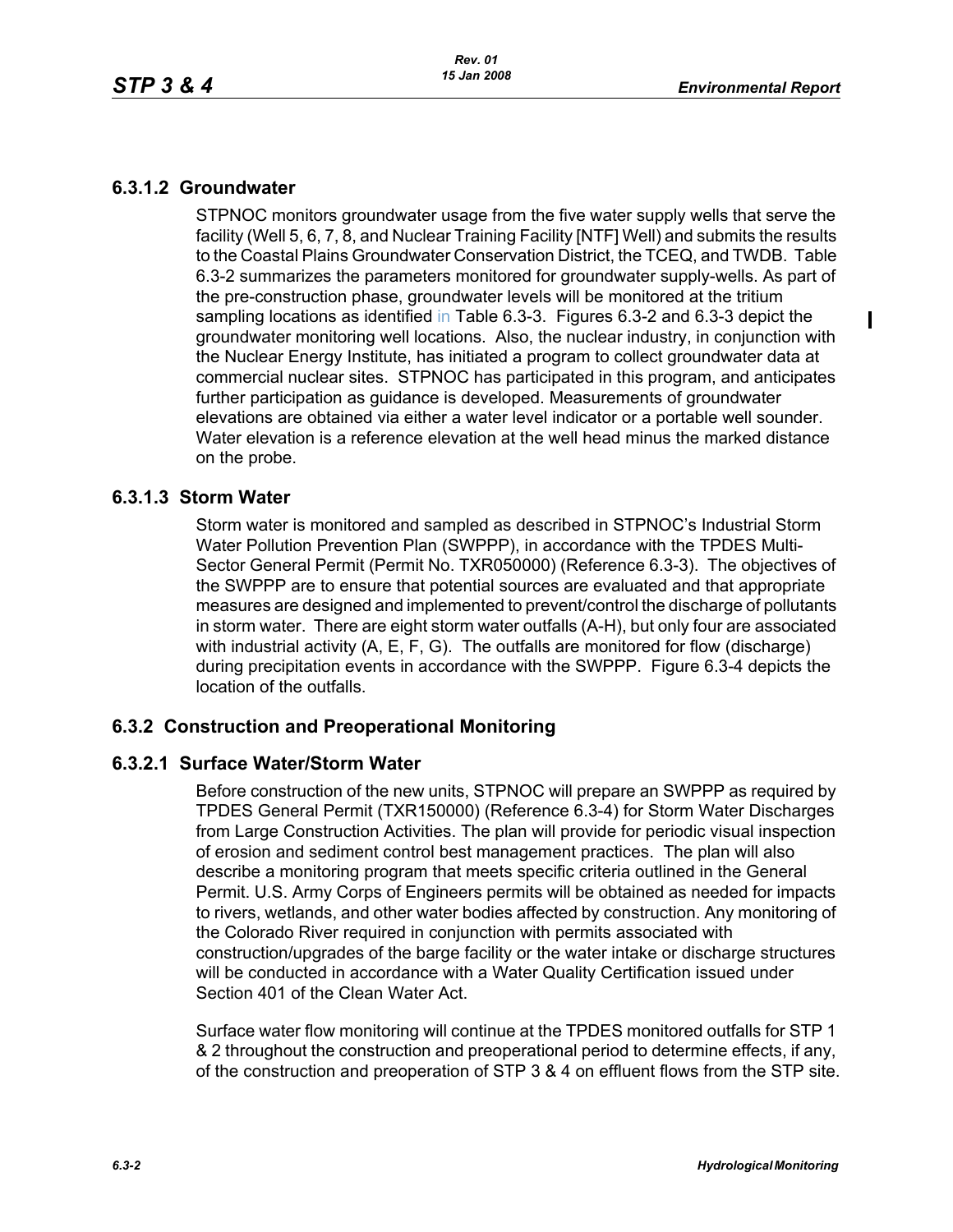### **6.3.2.2 Groundwater**

As part of preconstruction activities, 28 groundwater observation wells (13 pairs, 2 single) were installed at the STP site in 2006 to establish groundwater levels, flow paths, and gradients near the new units in the shallow and deep aquifers. ER Section 2.3.1 discusses the results of this monitoring of the new wells, as well as the tritiummonitored wells, which are summarized in Table 6.3-3 and depicted on Figures 6.3-2 and 6.3-3. The new wells are monitored monthly for groundwater elevation. The tritium wells are monitored for water level on a quarterly basis. Monthly water level measurements from these groundwater observation wells began in December 2006. Monthly groundwater levels were collected through December 2007 from the STP 3 & 4 observation wells. The results of the monitoring program are discussed in Subsection 2.3.3. These monitoring programs support the baseline groundwater hydrological conditions for the new units. As part of the detailed design for STP 3 & 4, the current STP groundwater programs will be evaluated with respect to the addition of STP 3 & 4 to determine if any modification of the existing programs is required to adequately monitor plant effects on the groundwater. Groundwater level measurements in the Deep and Shallow Aquifers will be collected starting during construction. Groundwater monitoring will continue throughout plant construction to monitor for changes in groundwater/surface water due to potential construction effects, including dewatering. Although no significant long-term impacts to groundwater aquifers are anticipated during construction, monitoring will provide a means of detecting any unanticipated changes should they occur. STPNOC will use best management practices to protect the deep aquifer from impact during the construction process, such as controls for wellhead protection, cross connection, etc. In the event impacts to the groundwater resource are discovered by monitoring or other means, and these impacts are significantly different from those previously analyzed by the NRC, this information will be provided to the NRC for review, as appropriate

## **6.3.3 Operational Monitoring**

Operational monitoring programs for surface water, groundwater, and storm water will be developed in coordination with the TCEQ, TWDB, and the NRC and incorporated into new or amended surface water (TPDES) permit(s), groundwater use permits, and storm water monitoring permit(s). These permits and/or requirements will address required monitoring. Based on the current operational monitoring for STP 1 & 2, it is anticipated that similar surface water and storm water monitoring programs will be implemented for STP 3 & 4, specifically effluent and flow monitoring at new relevant outfalls/drainage discharge points from the new plant area and at any new site outfalls into the MCR. Before initiation of new unit operations, the existing STP SWPPP will be revised and submitted to TCEQ to include the new units, as required by the TPDES Permit for Industrial Stormwater Discharges. Groundwater monitoring relevant to reporting requirements for water use will also be similar to existing reporting requirements for STP 1 & 2.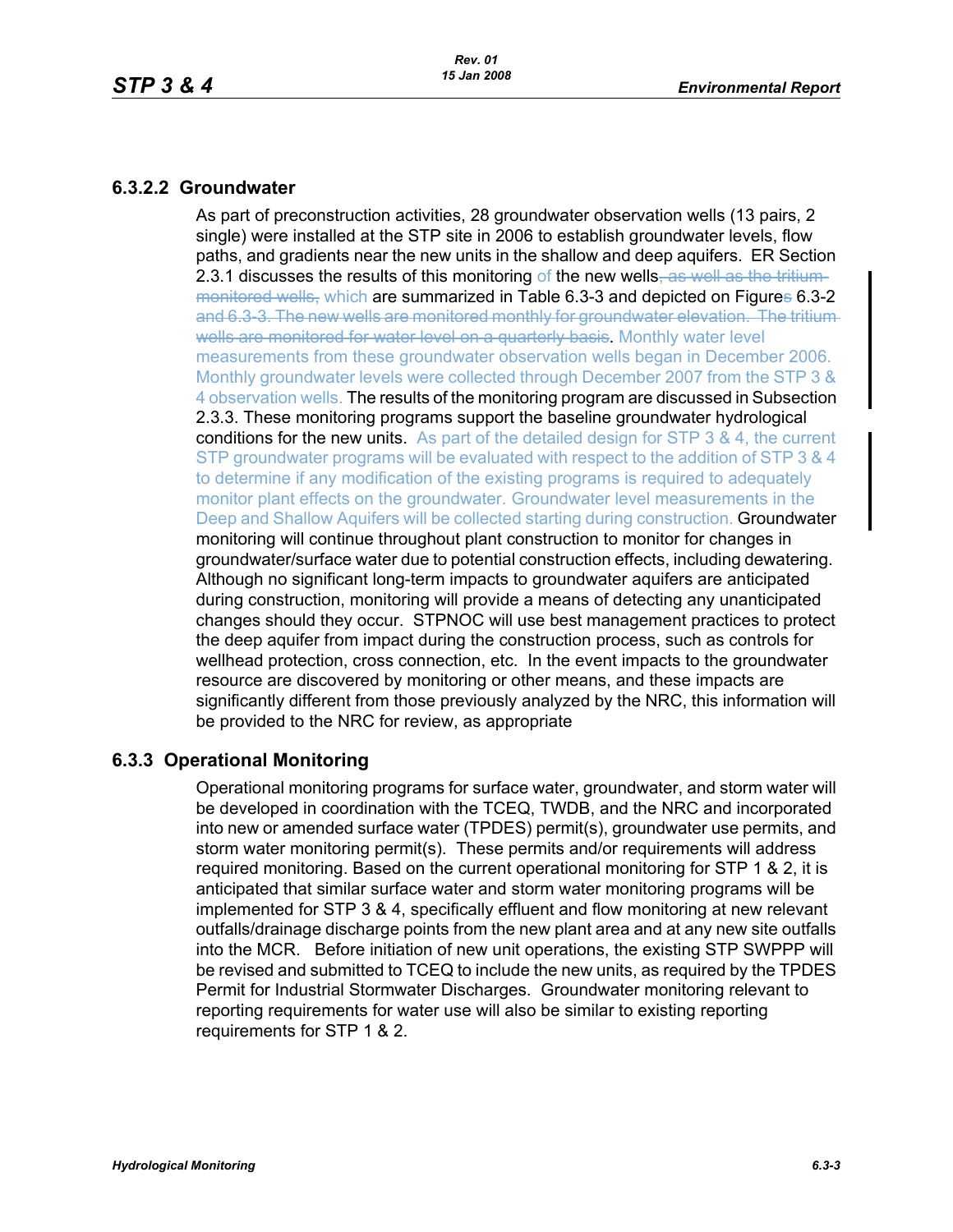### **6.3.4 References**

- 6.3-1 Texas Commission on Environmental Quality, Texas Pollutant Discharge Elimination System (TPDES) Permit to Discharge Wastes under provisions of Section 402 of the Clean Water Act and Chapter 26 of the Texas Water Code – Permit No. WQ0001908000, Austin, Texas, July 27, 2005.
- 6.3-2 Texas Commission on Environmental Quality, TCEQ; Texas Water Development Board, TWDB Annual Water Use Reports - 2006, South Texas Project Electric Generating Station, February 22, 2007.
- 6.3-3 Texas Commission on Environmental Quality, Multi-Sector Permit– Permit No. TXR050000, Austin, Texas, August 20, 2001.
- 6.3-4 Texas Commission on Environmental Quality, TPDES General Permit No. TXR150000, Austin, Texas, March 5, 2003.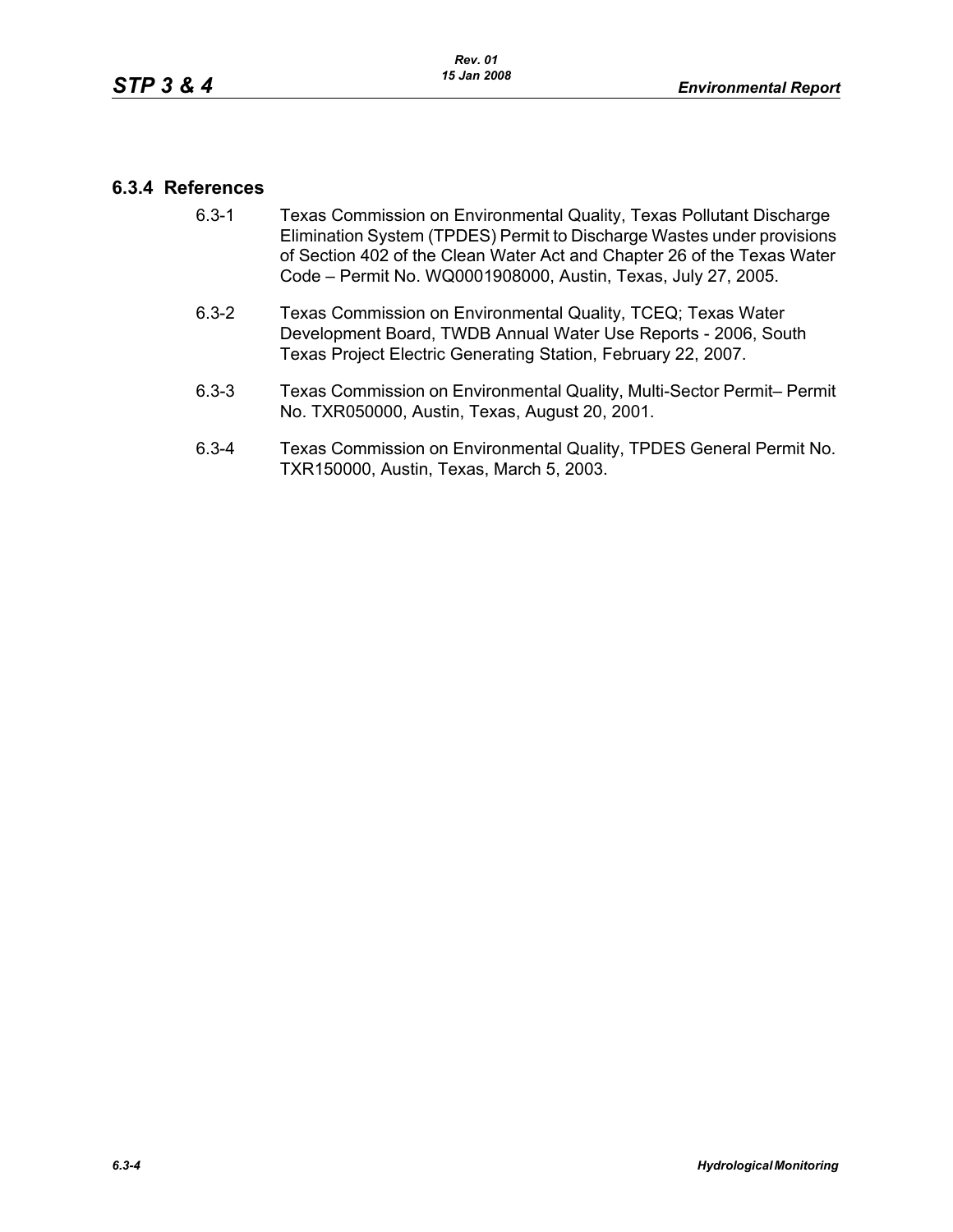|  | Table 6.3-1 TPDES Effluent Hydrological Monitoring Program |  |
|--|------------------------------------------------------------|--|
|--|------------------------------------------------------------|--|

| <b>Monitoring Location</b><br>(STP 1 & 2)                                                     | <b>Constituents (units)</b> | <b>Frequency</b> | <b>Sample Type</b> |
|-----------------------------------------------------------------------------------------------|-----------------------------|------------------|--------------------|
| 001 (Final Plant Discharge<br>[combined waste streams from<br>STP 1 & 2])                     | Flow (MGD)                  | Continuous [1]   | Record             |
| 001 (Final Plant Discharge<br>[combined waste streams from<br>STP 1 & 2]) - at Colorado River | Flow (MGD)                  | $1$ /day $[1]$   | Estimate           |
| 101 (STP 1 & 2 low volume waste<br>sources/metal cleaning waste<br>system discharge)          | Flow (MGD)                  | $1$ /day         | Estimate           |
| 201 (Units 1 and 2 low volume<br>waste discharges and storm<br>water)                         | Flow (MGD)                  | $1$ /day         | Estimate           |
| 401 (Units 1 and 2 sanitary waste,<br>car wash discharge, and air<br>conditioning condensate) | Flow (MGD)                  | $1$ /day         | Estimate           |
| 501 (Units 1 and 2 metal cleaning<br>waste)                                                   | Flow (MGD)                  | $1$ /day         | Estimate           |
| 601 (Units 1 and 2 sanitary<br>sewage, air conditioning<br>condensate, and HVAC<br>blowdown)  | Flow (MGD)                  | $1$ /day         | Estimate           |

*[1]* When discharge occurs

MGD – million gallons/day

Source - Reference 6.3.1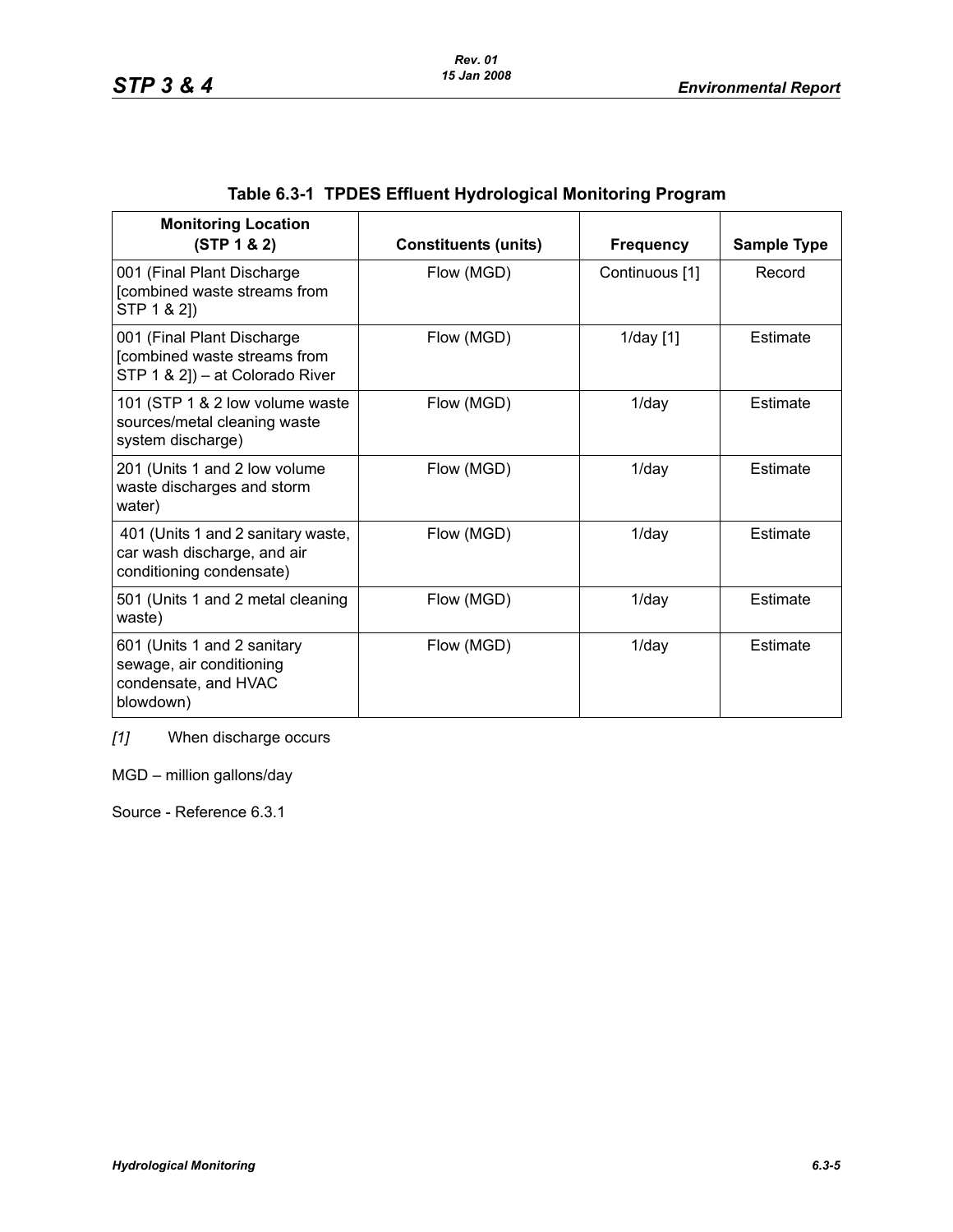| <b>Well Number</b> | Capacity, gpm | <b>Construction Well</b><br>Depth, ft Below<br>Ground | <b>Parameters</b><br><b>Monitored</b> |
|--------------------|---------------|-------------------------------------------------------|---------------------------------------|
| 5                  | 500           | 700                                                   | Gallons<br>Pumped/minute              |
| 6                  | 500           | 700                                                   | Gallons<br>Pumped/minute              |
| 7                  | 500           | 700                                                   | Gallons<br>Pumped/minute              |
| 8                  | 250           | 600                                                   | Gallons<br>Pumped/minute              |
| <b>NTF Well</b>    | 200           | 600                                                   | Gallons<br>Pumped/minute              |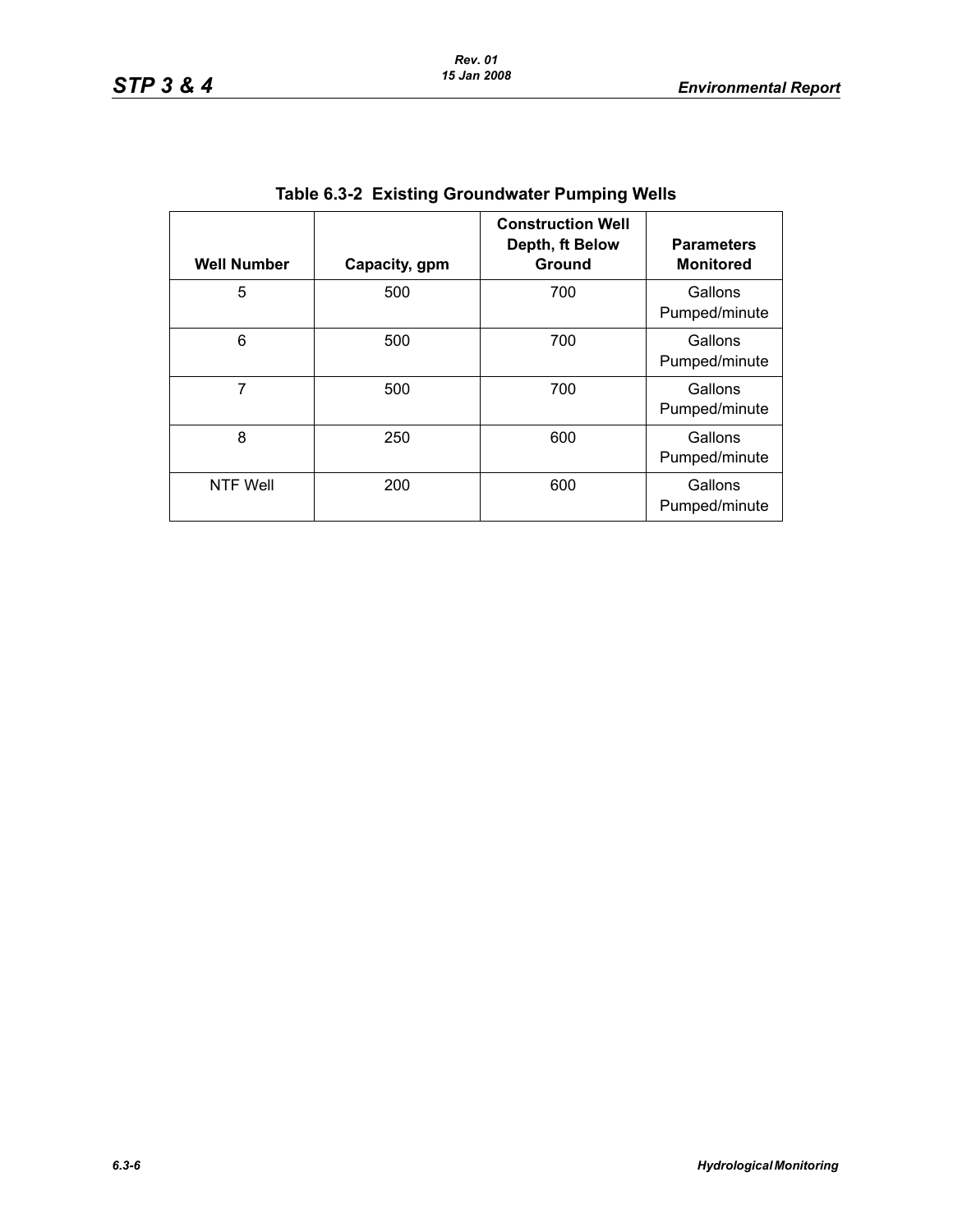$\blacksquare$ 

 $\blacksquare$ 

|                                                                                                                 | <b>Monitoring Program</b> |                                         | Parameter                 |  |
|-----------------------------------------------------------------------------------------------------------------|---------------------------|-----------------------------------------|---------------------------|--|
| <b>Well ID</b>                                                                                                  | Operational               | <b>Combined</b><br>Operating<br>License | Water<br><b>Elevation</b> |  |
| <b>TRITIUM WELLS</b>                                                                                            |                           |                                         |                           |  |
| Piezometer Well #415 (Station #255)                                                                             | $\Rightarrow$             |                                         | ÷                         |  |
| Piezometer Well # 417 (Station #256)                                                                            | ÷                         |                                         | ÷                         |  |
| Piezometer Well #421-02 (Station #257)                                                                          | ÷                         |                                         | ÷.                        |  |
| Piezometer Well # 435-01 (Station #258)                                                                         | ÷                         |                                         | ÷                         |  |
| Piezometer Well # 435-02 (Station #259)                                                                         | ÷                         |                                         | ÷                         |  |
| Piezometer Well #437 (Station #260)                                                                             | ÷                         |                                         | ÷                         |  |
| Piezometer Well # 446 (Station #205)                                                                            | ÷                         |                                         | ÷                         |  |
| Piezometer Well #446A (Station #206)                                                                            | ÷                         |                                         | ÷.                        |  |
| Piezometer Well # 447 (Station #263)                                                                            | ÷                         |                                         | ÷                         |  |
| Piezometer Well #447A (Station #264)                                                                            | ÷                         |                                         | ÷                         |  |
| Piezometer Well # 602A (Station #266)                                                                           | $\Rightarrow$             |                                         | ÷                         |  |
| Test Well B-3 (Station #235)                                                                                    | ÷                         |                                         | ÷                         |  |
| Windmill North of Heavy Haul Rd near Well #417 (Station #267)                                                   | ÷                         |                                         | ÷.                        |  |
| Windmill East of MCR (Station #268)                                                                             | ÷                         |                                         | ÷                         |  |
| Water well located on private property approx. 1 mile south of MCR reservoir on-<br>private land (Station #245) | ÷                         |                                         |                           |  |
| Windmill South of the East corner of STP MCR on private land (Station #269)                                     | ÷                         |                                         | ÷                         |  |
| Test Well B-4, upper aquifer (Station #251)                                                                     | ÷                         |                                         | ÷                         |  |
| <b>PRE-APPLICATION WELLS</b>                                                                                    |                           |                                         |                           |  |
| <b>OW-308 U/L</b>                                                                                               |                           | $\sqrt{ }$                              | $\sqrt{}$                 |  |
| OW-332 U/La                                                                                                     |                           | $\sqrt{}$                               | $\sqrt{}$                 |  |
| <b>OW-348 U/L</b>                                                                                               |                           | $\sqrt{ }$                              | $\sqrt{}$                 |  |
| OW-349 U/L                                                                                                      |                           | $\sqrt{ }$                              | $\sqrt{}$                 |  |
| <b>OW-408 U/L</b>                                                                                               |                           | $\sqrt{ }$                              | $\sqrt{}$                 |  |
| OW-420 U                                                                                                        |                           | $\sqrt{}$                               | $\sqrt{}$                 |  |
| <b>OW-438 U/L</b>                                                                                               |                           | $\sqrt{}$                               | $\sqrt{}$                 |  |
| <b>OW-910 U/L</b>                                                                                               |                           | $\sim$                                  | $\sqrt{ }$                |  |
| OW-928 U/L                                                                                                      |                           | $\sqrt{ }$                              | √                         |  |
| OW-929 U/L                                                                                                      |                           | $\sqrt{ }$                              | $\sqrt{}$                 |  |
| OW-930 U/L                                                                                                      |                           | $\sqrt{ }$                              | $\sqrt{}$                 |  |
| OW-931 U                                                                                                        |                           | $\sqrt{}$                               | √                         |  |
| <b>OW-932 U/L</b>                                                                                               |                           | $\sqrt{}$                               | $\sqrt{}$                 |  |
| OW-933 U/L                                                                                                      |                           | $\sqrt{ }$                              | $\sqrt{}$                 |  |
| <b>OW-934 U/L</b>                                                                                               |                           | $\sqrt{ }$                              | $\sqrt{}$                 |  |
|                                                                                                                 |                           |                                         |                           |  |

#### **Table 6.3-3 Preconstruction Groundwater Hydrological Monitoring Program**

U – Upper aquifer

 $L$  – Lower aquifer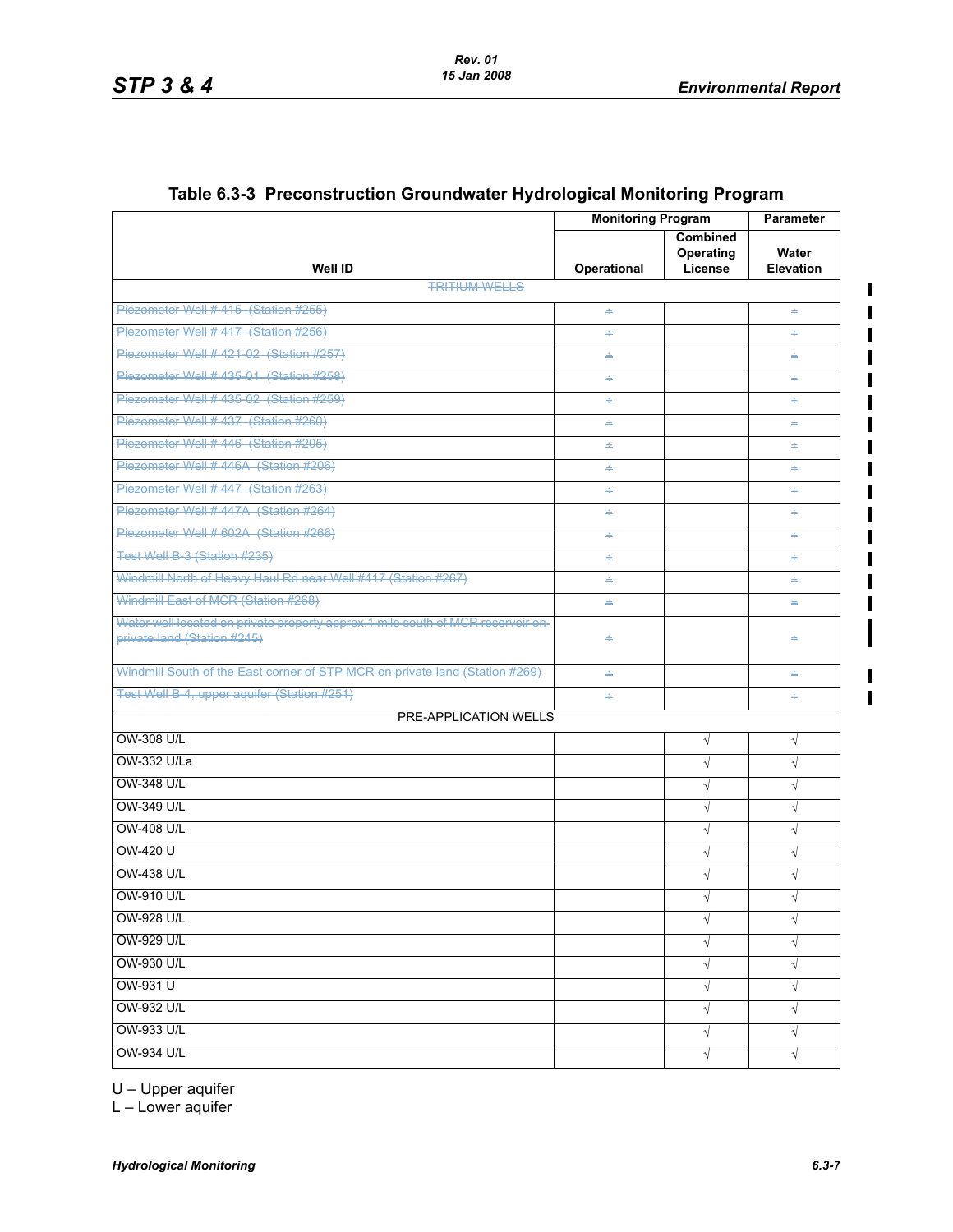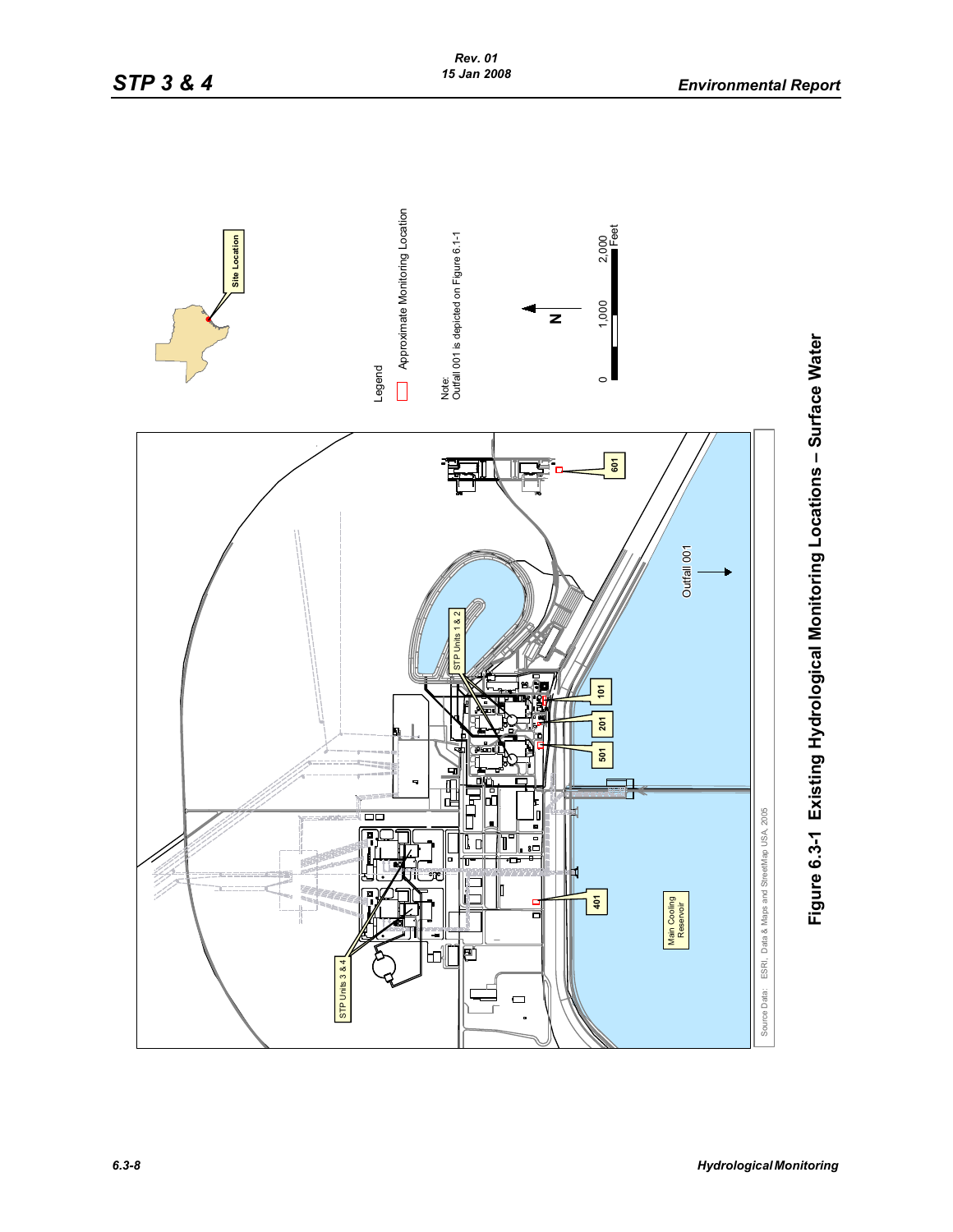

Figure 6.3-2 Hydrological Monitoring Locations - Groundwater **Figure 6.3-2 Hydrological Monitoring Locations - Groundwater**